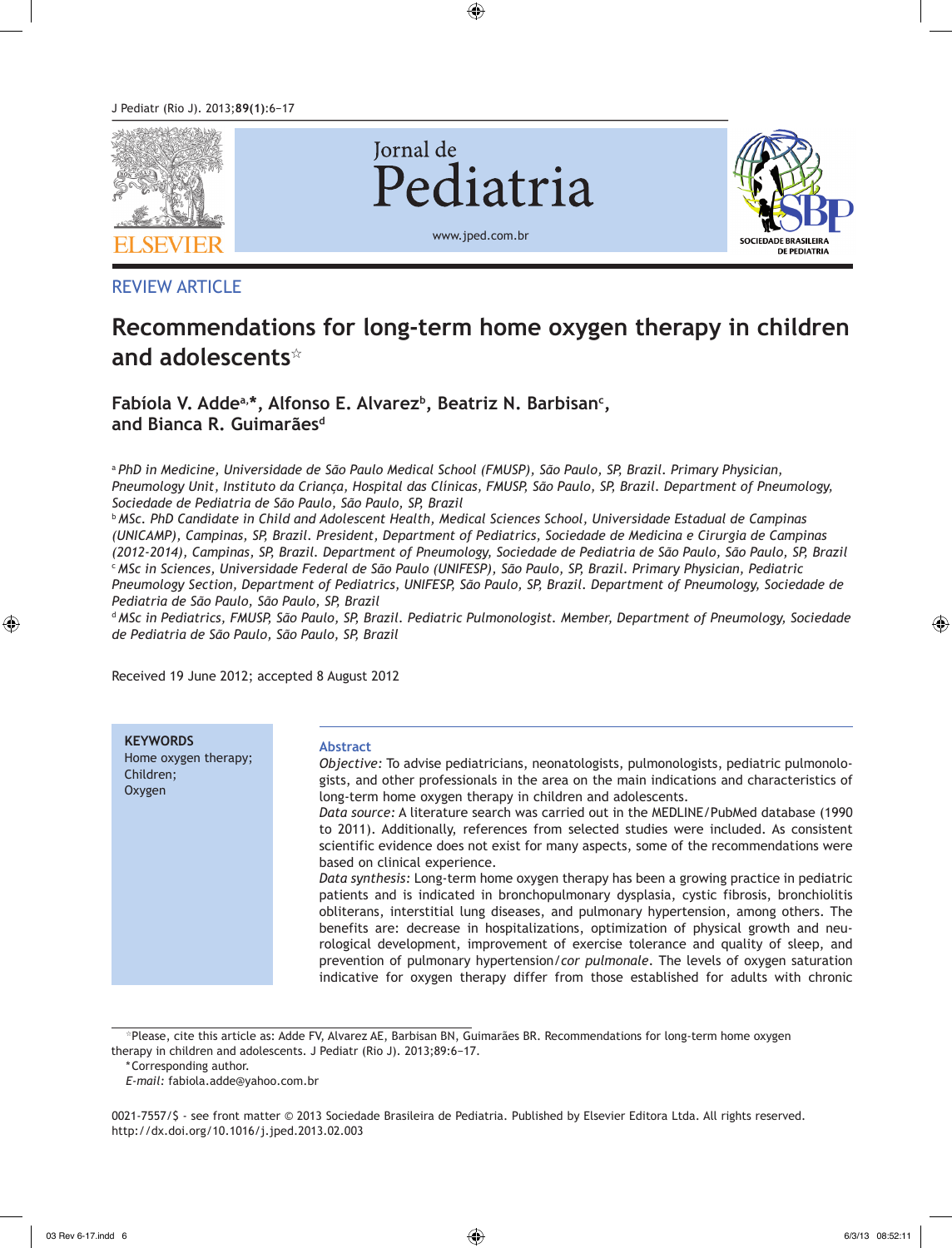obstructive pulmonary disease, and vary according to age and disease. Pulse oximetry is used to evaluate oxygen saturation; arterial blood gas is unnecessary. There are three available sources of oxygen: gas cylinders, liquid oxygen, and oxygen concentrators. The flows used are usually smaller, as are the number of hours/day needed when compared to the use in adults. Some diseases show improvement and oxygen therapy discontinuation is possible.

*Conclusions:* Long-term home oxygen therapy is increasingly common in pediatrics and has many indications. There are relevant particularities when compared to its use in adults, regarding indications, directions for use, and monitoring.

© 2013 Sociedade Brasileira de Pediatria. Published by Elsevier Editora Ltda. All rights reserved.

**Recomendações para oxigenoterapia domiciliar prolongada em crianças e adolescentes**

#### **Resumo**

*Objetivo:* Orientar pediatras, neonatologistas, pneumologistas, pneumologistas pediátricos e outros profissionais envolvidos na área sobre as principais indicações e as particularidades da oxigenoterapia domiciliar prolongada em crianças e adolescentes.

*Fontes dos dados:* Pesquisa bibliográfica na base de dados MEDLINE/PubMed (1990 a 2011). Adicionalmente, referências de estudos selecionados foram incluídas. Como para muitos dos aspectos não existem evidências científicas consistentes, algumas recomendações citadas foram feitas com base em experiência clínica.

*Síntese dos dados:* Oxigenoterapia domiciliar prolongada tem sido uma prática crescente nos pacientes pediátricos e se encontra indicada em casos de displasia broncopulmonar, fibrose cística, bronquiolite obliterante, pneumopatias intersticiais, hipertensão pulmonar, etc. Ressaltam-se como benefícios: redução de internações, otimização do crescimento físico e do desenvolvimento neurológico, melhora da tolerância ao exercício e da qualidade do sono e prevenção da hipertensão pulmonar/*Cor pulmonale*. Os níveis de saturação de oxigênio indicativos para a oxigenoterapia diferem dos estabelecidos para adultos com doença pulmonar obstrutiva crônica e variam de acordo com a doença e faixa etária. Para a avaliação da saturação de oxigênio, utiliza-se a oximetria de pulso, sendo a gasometria arterial dispensável. Há três fontes de oxigênio disponíveis: cilindros gasosos, oxigênio líquido e concentradores de oxigênio. Os fluxos utilizados costumam ser menores, assim como o número de horas/dia necessários, quando comparados ao uso em adultos. Em algumas doenças há melhora, e a suspensão do oxigênio é possível. *Conclusões:* Oxigenoterapia domiciliar prolongada é uma terapêutica cada vez mais comum em pediatria e suas indicações são numerosas. Há particularidades relevantes quando comparada aos adultos em relação às indicações, modo de uso e monitorização. © 2013 Sociedade Brasileira de Pediatria. Publicado por Elsevier Editora Ltda. Todos os direitos reservados.

## **Introduction**

Long-term home oxygen therapy (LTHOT) has become an increasingly common practice, and many patients benefit from its use. It has several clinical and physiological benefits, as well as greater comfort for patients and significant cost reduction when compared to hospitalizations.

Currently, in the United States, 1,000,000 patients receive home oxygen therapy, which is equivalent to 241 patients per 100,000 inhabitants; its annual cost exceeds US\$ 2,000,000,000.<sup>1</sup>

The number of children who need LTHOT is increasing worldwide, including in Brazil.<sup>2-4</sup> To illustrate how this form of treatment is being incorporated into pediatric practice, bronchopulmonary dysplasia (BPD) and cystic fibrosis (CF) can be mentioned. The great advances in neonatology have increased the survival of very premature patients, and despite new neonatal approaches, BPD still has significant importance, and many of these patients are discharged on oxygen treatment. In the case of CF, the evolution of treatment associated with improved nutrition has increased the survival of these patients, but some require LTHOT in advanced stages of the disease, or while waiting for a lung transplant.

The use of LTHOT in pediatric patients has several special characteristics and important differences when compared to the use in adults. The present guidelines aim to standardize the use of LTHOT in pediatric patients for several clinical situations associated with chronic hypoxemia in patients who do not require assisted ventilation. As many aspects do not have consistent scientific evidence, some of the recommendations were based on clinical experience.

**PALAVRAS-CHAVE** Oxigenoterapia domiciliar; Crianças; Oxigênio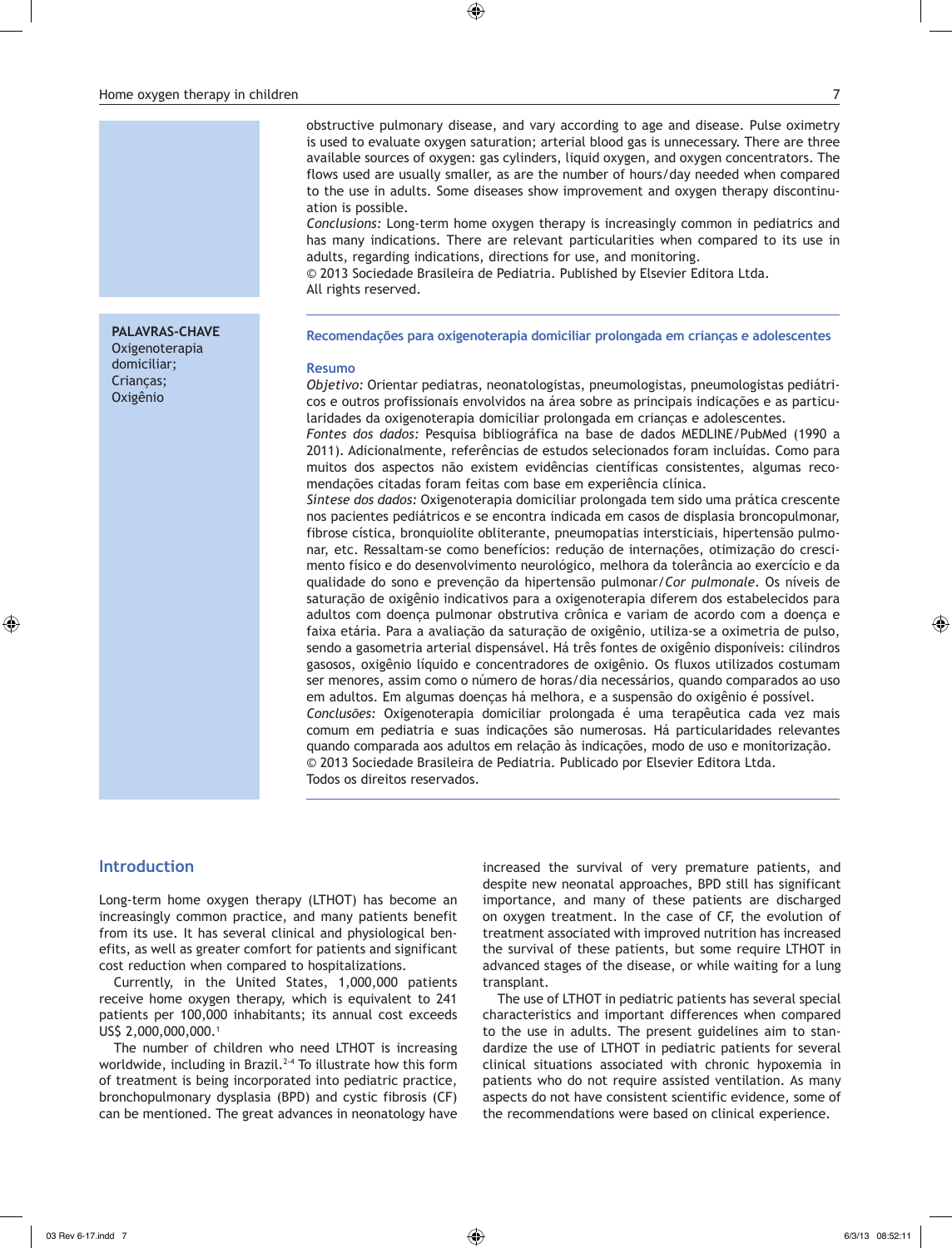## **Effects of chronic hypoxemia**

The main effects of chronic hypoxemia occur in the cardiovascular system, which responds with pulmonary vasoconstriction in unventilated localized areas, in order to maintain the ventilation/perfusion ratio. This mechanism, however, has a deleterious effect when there is diffuse alveolar hypoxia, as a generalized pulmonary vasoconstriction leads to pulmonary hypertension. This overload to the right ventricle results in *cor pulmonale*, with decreased myocardial contractility and cardiac output and subsequent right heart failure. Polycythemia can occur in this situation, leading to a worsening of pulmonary hypertension.

Chronic hypoxemia also leads to systemic involvement, such as deficit in the weight-height gain and retardation in the neurological and psychomotor development, as well a decrease in the quality of sleep.

## **Effects of oxygen therapy**

Two classic studies in adult patients with chronic obstructive pulmonary disease (COPD) in the early 1980s formed the scientific basis for LTHOT. The "Nocturnal Oxygen Therapy Trial", an American study conducted in 1980, compared a group receiving oxygen (O<sub>2</sub>) for 24 hours/day with another receiving  ${\mathsf O}_{_{\!2}}$  for 12 hours at night: mortality rate in the first group was 11.9%/year and in the second, 20.6%/year.5 In the following year, a British study compared a group that received  ${\mathsf O}_2$  for 15 hours/day with a control group that received no  $O<sub>2</sub>$ : mortality rate in the first was 12%/year and in the control group, 29%/year.<sup>6</sup> Since then, LTHOT has been accepted by the scientific community and recommended for diseases that cause chronic hypoxemia.

The physiological and clinical beneficial effects of LTHOT were confirmed in several other studies.<sup>7-9</sup>

## **Physiological effects**

- Increase in PaO<sub>2</sub>, improving the transport and release of  $O_2$  to tissues
- Hematocrit normalization
- Decrease in the pulmonary artery pressure, preventing the progression of pulmonary hypertension
- Increase in the right ventricle performance
- Prevention of *cor pulmonale* or its progression

#### **Clinical effects**

- Improvement of cognitive function
- Improvement of sleep efficiency
- Increased exercise tolerance
- Decreased number of hospitalizations
- Improvement in quality of life
- Increased survival

It should also be noted that the LTHOT is preferable to maintaining the child in the hospital, due to lower risk of infection, minimized psychological impact of prolonged hospitalization, improved quality of life, and decreased costs of treatment.10-14

## **Characteristics of long-term home oxygen therapy in children**

Children present very specific characteristics regarding the indication, discontinuation, and maintenance of oxygen therapy; thus, the recommendations for adults do not apply to them. The main differences of LTHOT in children when compared to adults are:<sup>10-14</sup>

- Physical growth and neurological development must be considered.
- The evolution of some diseases that cause hypoxemia in children is generally good; many children require LTHOT only for a limited period of time.
- Most clinical conditions in children are characteristic to this age group, although older children and adolescents may have indications similar to those in adults.
- The indication and monitoring of oxygen use are performed by pulse oximetry and not by blood gas analysis.
- Specific equipment is necessary to allow for low oxygen flow.
- Many children need oxygen only at night, thus requiring fewer than the 15 hours recommended for LTHOT in adults.
- All children require adult supervision.
- Oxygen therapy should be provided at schools for schoolage children.

## **Sources of oxygen**

There are three possible sources for oxygen therapy at home: cylinders, oxygen concentrators, and oxygen in the liquid form (Figure 1), each with advantages and disadvantages.15,16

#### **Pressurized gas cylinders**

The cylinder stores the pressurized gas, thus providing 100%  $O_2$ . It presents as a major limitation the need to be changed frequently, as the largest available cylinder provides continuous  $O_{2}$ , with a 2 L/min flow, for only 75.5 hours. Portable cylinders can provide continuous  ${\mathsf O}_2^{}$ , with a flow of 2 L/min, for 5 hours.

#### **Liquid oxygen**

Liquid  $O_2$  is stored in adequate devices (cryogenic tanks) and maintained at a temperature of –196°C. Each liter of liquid O<sub>2</sub> produces 863 liters of O<sub>2</sub> in gas form, which is then supplied as 100%  $\mathsf{O}_2$ . The tanks have the capacity to hold 25 to 40 liters of liquid  $O_{2}$ . Thus, a tank with the capacity of 40 liters provides 33,600 liters of gaseous  $O<sub>2</sub>$ , supplied continuously at a flow rate of 2 L/min for 11 days. Portable containers are available with autonomy of up to 8 hours, and are the best option to allow ambulation.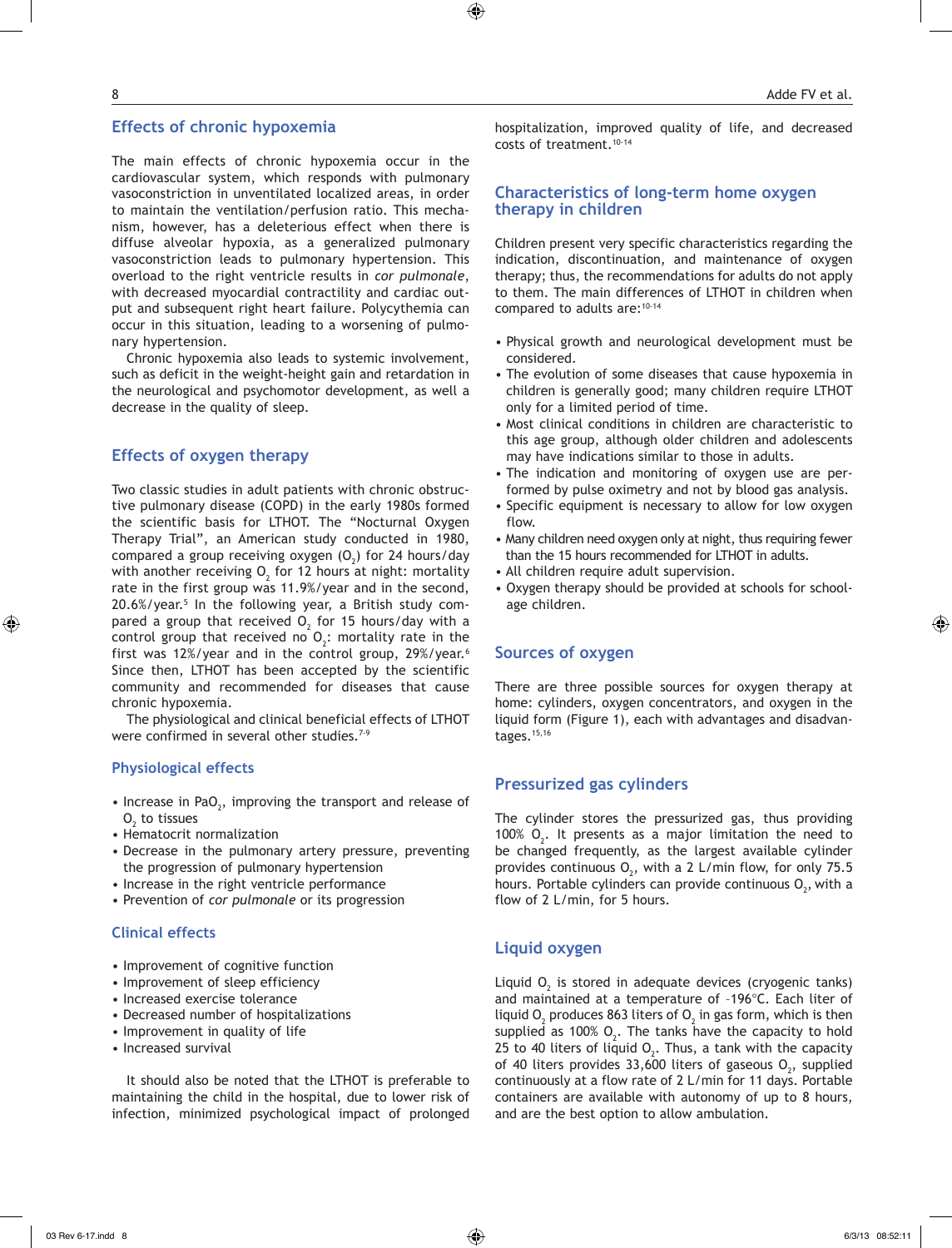

**Figure 1** Sources of oxygen (gas cylinder, oxygen concentrator, and liquid oxygen).

There are now electronic devices that release the gas only during inspiration, substantially reducing the losses that occur with continuous flow, decreasing the need for refills. However, they are not recommended for small children due to lack of system activation by the child's spontaneous breathing.<sup>17</sup> The main disadvantage of liquid oxygen is its high cost.

## **Concentrators**

Concentrators filter the air by removing nitrogen and increasing  ${\mathsf O}_{{}_2}$  concentration. The percentage of  ${\mathsf O}_{{}_2}$  provided will depend on the used flow, as described in Table 1.

It has the advantages of being the easiest source to handle, occupying less space, and not requiring refills. Recently, portable concentrator models have been developed, aimed at facilitating patient ambulation.

Its main disadvantage is requiring electricity, which is an additional cost to the treatment. However, the cost can be up to 55% lower than that of cylinders.4

Table 2 summarizes the advantages and disadvantages of each O<sub>2</sub> source.

#### **General considerations on the equipment**

For children, the preference is for the use of concentrators, while maintaining a large volume cylinder in case of power failure. Concentrators provide flow of 1 to 4 L/min, and there are low-flow concentrators that provide flow from 0.1 to 1 L/min. Currently, there are concentrators that run on batteries in case of power failure.

When the required flow is less than 0.3 L/min. and the estimated duration of the LTHOT is less than 3 months, cylinders are the best option. It is important to recall that a flow < 0.25 L/min is not possible with liquid oxygen. For patients that require oxygen 24 hours/day, it is always necessary to have a portable way to supply it (small cylinders, liquid oxygen, or portable concentrator).

It is worth mentioning that LTHOT in Brazil has been regulated differently by diverse state and/or municipal **Table 1** Percentage of oxygen released by the concentrator.

| Used flow      | Percentage of oxygen |
|----------------|----------------------|
| $\leq$ 2 L/min | $\geq 95\%$          |
| $3a5$ L/min    | $\geq 90\%$          |
| $> 5$ L/min    | < 90%                |

health secretariats, which should provide this service to patients who have an indication for its use.

## **Oxygen administration forms**

Oxygen should be provided preferably by nasal cannula; the use of oxygen masks may be exceptionally considered. The nasal cannula should be changed every one to two months, and the masks, every six to 12 months. In children with tracheostomy, oxygen should be administered through an appropriate mask for tracheostomy.<sup>13</sup>

Humidification must be considered when oxygen is supplied in flows greater than 1 L/min, and it is always indicated for patients with CF.13

## **Principles of pulse oximetry**

Pulse oximetry, not arterial blood gas, is used in children as a parameter to indicate LTHOT. It is important to know the basics of this method, as well as the oxygen saturation levels by pulse oximetry (SpO<sub>2</sub>) levels considered normal in children.

Pulse oximetry uses the principle of spectrophotometry, whereby each substance absorbs light in a specific way. The most commonly used pulse oximeters emit red (660 nm) and infrared (940 nm) light on one side of the sensor, and on the other side, capture the unabsorbed fraction of emitted light for each wavelength. Only the light that corresponds to the pulsatile mass, i.e., arterial blood, is analyzed. The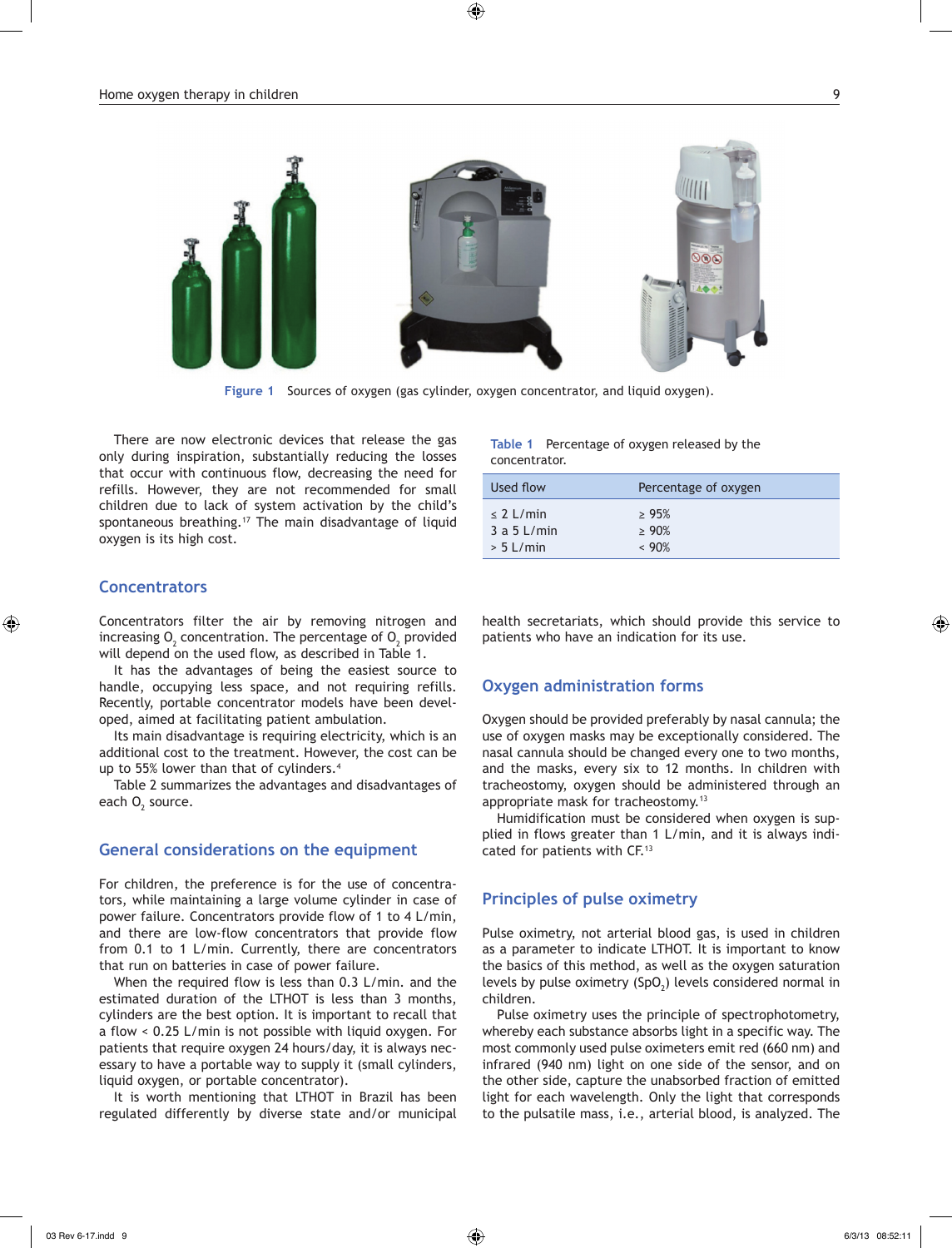**Table 2** Sources of oxygen.

| High cost                             |
|---------------------------------------|
| Heavy and large                       |
| Risk of falling and causing accidents |
| Needs frequent refills                |
| Hinders ambulation                    |
| High cost                             |
| Risk of burns during recharging       |
| Needs refills                         |
| Available only in major cities        |
| Needs electricity                     |
| Does not provide 100% oxygen          |
|                                       |
|                                       |
|                                       |
|                                       |

oxyhemoglobin absorbs infrared light preferentially, and reduced hemoglobin, the red light. Based on this difference, and comparing with reference values found in the population, the device calculates the SpO $_2$  levels. $^{18,19}$ 

Dysfunctional hemoglobins, such as carboxyhemoglobin and methemoglobin, may distort the results, as they absorb light at wavelengths that overlap those absorbed by oxyhemoglobin and reduced hemoglobin. In recent years, a pulse co-oximeter (fractional oximetry) that emits a greater number of wavelengths has been developed, and has the advantage of differentiating these hemoglobins. The SpO<sub>2</sub> measured by co-oximetry usually shows a difference of approximately 2% less when compared to traditional oximetry. In situations where there is increased dyshemoglobins, the co-oximeter is the noninvasive method of choice for a more precise assessment.<sup>20</sup> Fetal hemoglobin does not interfere with saturation measurements performed with the pulse oximeter, making this assessment reliable in neonates.18

Regarding the accuracy of pulse oximeters for saturation levels above 70%, SpO $_{\rm 2}$  differs by less than 3% from SaO $_{\rm 2}$ (arterial  $O_2$  saturation).

Factors that can alter SpO $_2$ :19

- $SaO_2 < 70\%$ .
- Ambient light: intense sunlight or fluorescent light can decrease the values.
- Movement artifact.
- Sensor malposition: can increase or decrease the values.
- Pigments: very dark skin or dark nail polish can underestimate saturation values; high levels of bilirubin (> 20 mg/ dL) can overestimate SpO<sub>2</sub>.
- Intravascular dyes such as methylene blue.
- Hypoperfusion: shock, hypovolemia, and hypothermia.
- Peripheral vasoconstriction triggered by cold.
- Venous congestion: can originate venous pulses, which mislead the equipment. Venous pressure can increase with the use of cuffs, tourniquets, etc.
- Anemia: extreme cases can produce false results.
- Edema: due to light dispersion in edematous tissue.

The most often used site to measure oximetry is the tip of the finger. In children, the toe can be used, or even the foot in small infants. There are different sizes and types of sensors, and it is important that it fits the site where it will be used. The plethysmographic pulse wave is an important resource for the assessment of adequate sensor adaptation.18,19

## **Normal values of pulse oximetry**

#### **Healthy children younger than 1 year**

Three longitudinal studies have investigated SpO $_{\textrm{\tiny{2}}}$  in children younger than 12 months. The study by Hunt et al.<sup>21</sup> found a median SpO<sub>2</sub> of 98% during sleep, considering only periods with regular breathing. SpO $_2$  did not vary with age (2 to 25  $\,$ weeks old). The median number of desaturation episodes was four (one to 71), they were associated with apnea or periodic breathing, and decreased with age. A more recent study by the same group found no difference in basal  $\mathsf{SpO}_2$  between preterm and term infants. The desaturation episodes were more common in preterm infants up to 43 weeks of postconceptional age, when values were equal to those of full-term newborns.<sup>22</sup> The study by Masters et al.23 identified a slight increase in basal saturation and a decrease in the time and number of desaturation episodes up to 6 months of age.

Cross-sectional studies, performed during sleep in the first two months of life and restricted to periods of regular breathing, found mean SpO $_2$  from 97.6% to 100%, even when preterm infants (without lung disease) were included.<sup>24-27</sup> The mean percentage of time with saturation  $< 90\%$ in healthy term infants ranged from  $0\%$  to  $2\%,^{21,23,28}$  and in premature infants it was 2.5%.29

Based on several studies, it can be concluded that the mean basal SpO $_2$  in healthy infants during the first year of life is approximately 97% to 98%.13 It is noted, however, that a small percentage of normal children can present lower SpO<sub>2</sub> values, especially if the periods of irregular and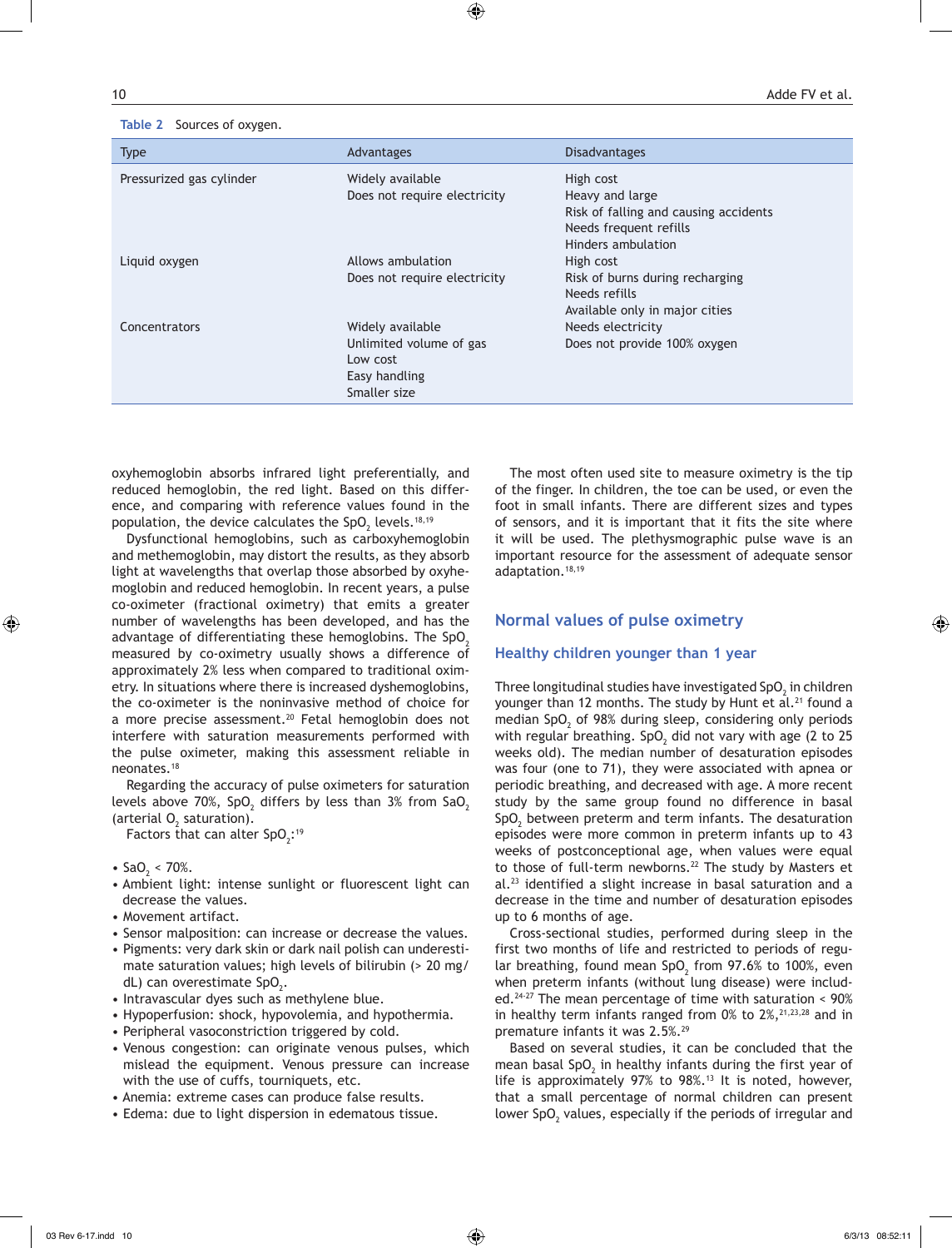periodic breathing, which are frequent in young infants, are included.

#### **Healthy children older than one year**

A study carried out in children between 2 and 18 years found a median basal SpO<sub>2</sub> of 99.5% (5th percentile: 96.6%). The desaturation episodes had a frequency of  $0.6/h$ our.<sup>30</sup> In elementary schoolchildren, another study showed a median SpO<sub>2</sub> of 97.9% (95 to 100). The median number of desaturation episodes  $> 4\%$  was 0.8/hour.<sup>31</sup> Based on these studies, it can be concluded that the median basal SpO $_2$  in healthy children older than 1 year is approximately  $98\%$  ( $5<sup>th</sup>$ percentile: from 96% to 97%).<sup>13</sup>

## **Main indications for long-term home oxygen therapy in children and adolescents**

#### **Bronchopulmonary dysplasia**

The term BPD, or chronic lung disease in preterm infants, no longer refers to a unique clinical entity which is clinically/anatomically and physiopathologically defined. The disease as originally described by Northway in 1967, a severe chronic lung disease that affected preterm infants with hyaline membrane syndrome undergoing prolonged and aggressive mechanical ventilation, practically no longer occurs.<sup>32</sup>

Medical knowledge of the major determinants of this clinical picture and improvement in neonatal care have changed the course of the disease.<sup>33</sup> Currently, the survival of extremely preterm infants, with lung immaturity at higher grades that also develop into chronic lung disease, has become a reality. In this "new" BPD, a lower degree of airway injury can be observed, but with altered alveolar architecture, dysmorphic pulmonary microvasculature, and varying degrees of interstitial involvement.<sup>34</sup> Therefore, currently, BPD is the diagnosis of premature newborns who, with 36 or more weeks of corrected gestational age (CGA), and at least 28 days of postnatal age, still need oxygen.<sup>35,36</sup> Many of them will be dependent on oxygen for months or years, thus making BPD the most frequent indication for LTHOT in children.<sup>10</sup>

Several aspects must be considered for oxygen supplementation in preterm infants:

- It is estimated that a fetus maintains normal intrauterine growth with an arterial saturation of 70%.17
- Normal basal SpO<sub>2</sub> for healthy newborns (term and premature > 33 weeks of CGA) presents mean values of 97% to 99%.14,27,37
- Continuing moderate hypoxia is associated with the development of pulmonary hypertension, increased airway resistance, growth deficit, increased risk of sudden death, and possible neurodevelopmental problems.<sup>13,14</sup>
- High arterial oxygen concentrations can lead to tissue damage in the retina, brain, and lungs in premature infants in animal and human studies.<sup>13,17</sup>
- It is yet to be determined which parameters related to the use of  $\mathsf{O}_2$  are the most significant in the genesis of diseases

associated with its use in premature infants: degree of immaturity, oxygen fraction in inspired air, blood concentration of  $O_2$ , Sp $O_2$  instability, or time of use.

Two important studies guide the references related to the use of long-term oxygen therapy in BPD:

- A study known as STOP-ROP (Supplemental Therapeutic Oxygen for Prethreshold Retinopathy of Prematurity) evaluated the development of prematurity retinopathy in 649 neonates (mean of 35 weeks post-menstrual age) who, for at least two weeks, were monitored for maintenance of SpO $_2$  between 89% and 94%, or between 96-99%. It was observed, at 3 months of CGA, that the group receiving higher  $SpO_2$  presented a greater incidence of adverse events of pulmonary origin, and a greater percentage of children remained dependent on oxygen and diuretics.<sup>38</sup>
- The BOOST (Benefit of Oxygen Saturation Targeting) study followed 358 preterm infants who still required supplemental oxygen at 32 weeks of post-menstrual age. They were divided into two groups according to SpO $_{\textrm{\tiny{2}}}$  maintenance target (91% to 94% or 95% to 98%), and were evaluated at 12 months of CGA. There were no differences regarding growth or neuropsychomotor development between the two groups; however, the group with higher supplementation needed oxygen for a longer period of time and a higher percentage of children remained dependent on  $O_2$  at 36 weeks of CGA. The largest number of deaths from pulmonary causes was observed in the group with high saturation target (although not statistically significant).39

Since then, lower  $SpO<sub>2</sub>$  target levels in the treatment of BPD have been recommended. However, it must be emphasized that the higher incidence of lung diseases in the group with high target saturations observed in the STOP-ROP study can be associated with a direct toxic effect of oxygen, as a greater fraction of  $\mathsf{O}_2$  in inspired air was used in some of these patients. This can be controlled in LTHOT situations, with  $O_{2}$  flow limitation dispensed via the nasal cannula. It should be noted, too, that the population evaluated in the BOOST study was much younger than the children with BPD eligible for LTHOT.37

Further studies are needed to confirm these findings, as well as assessments of long-term effects of mild hypoxemia and of prolonged artificial maintenance of normal levels of  $SpO<sub>2</sub>$ .

LTHOT is indicated for patients with clinically stable BPD who remain dependent on  ${\mathsf O}_2$  (saturation in ambient air  $\leq$ 92%) and who do not present hypercarbia. There is no consensus on what should be the desired saturation of LTHOT in BPD. It is recommended to maintain SpO<sub>2</sub>  $\geq$  93% without frequent fluctuations (during sleep or feeding); high flows of  $O_2$  and hyperoxia should be avoided (Sp $O_2 \geq 99\%$ ). One exception is when the child already has associated pulmonary hypertension, in which case the saturation should be maintained > 95%.

In addition to the already mentioned physiological and clinical benefits of LTHOT, the following should be emphasized in BPD: reduced airway resistance, reduced intermittent desaturations, reduced risk of sudden death, and better physical growth and neurological development.<sup>8,10,13,14,40-43</sup>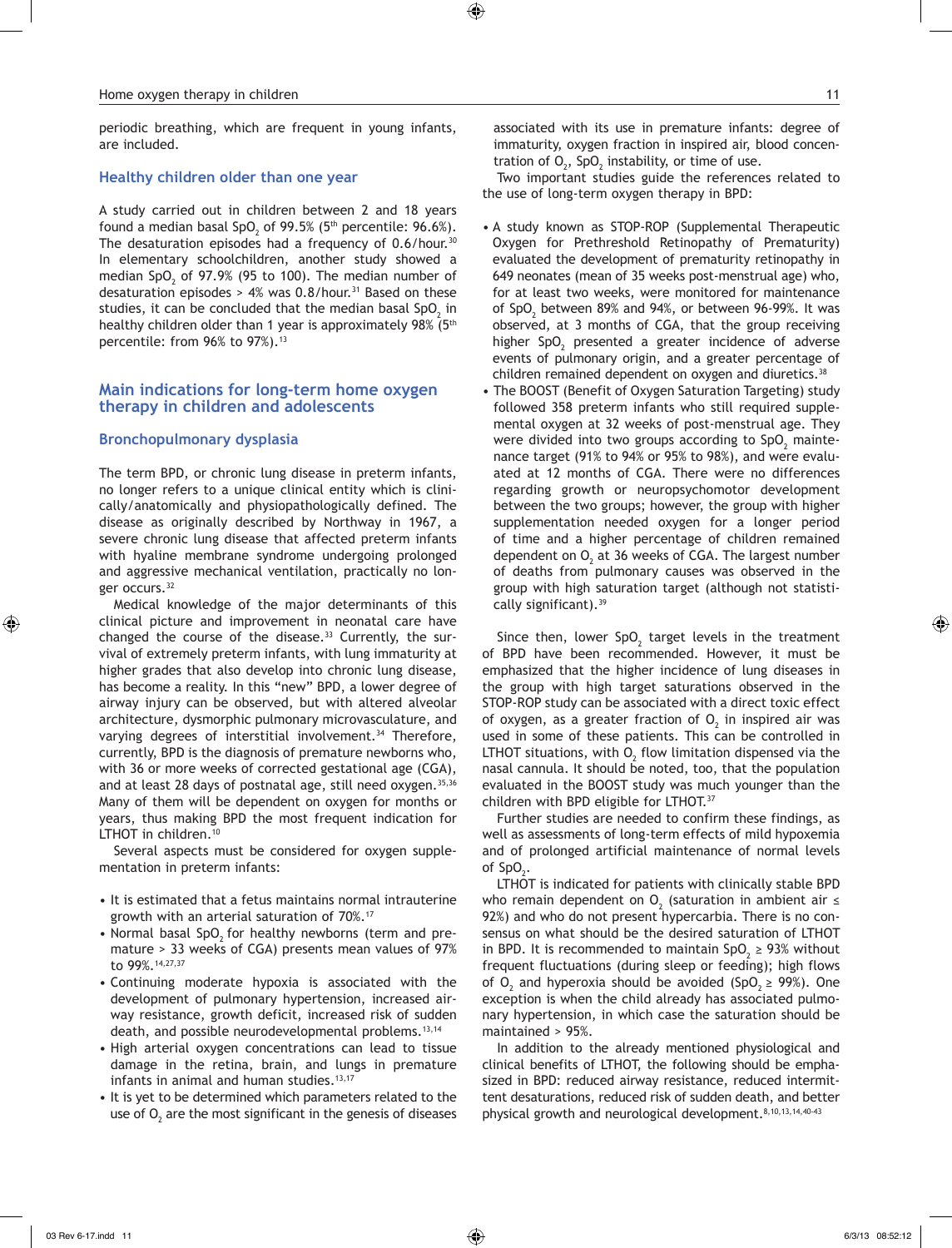The long-term prognosis of these patients is usually good, and the time of supplemental oxygen use should be evaluated individually, ranging from a few days to months or years.14,44,45 Comorbidities must always be reassessed (malnutrition, heart disease, pulmonary hypertension, infection) if the oxygen requirement increases or is extended for too long.

## **Cystic fibrosis**

There is insufficient evidence to establish the ideal time to indicate LTHOT in patients with CF, as its benefits are not well established: some studies show improvement in attendance and performance at school and work and in exercise duration, but no changes in hospitalization, disease progression, and mortality. It has been estimated that approximately 1% to 2% of children with CF receive LTHOT.<sup>10,13,46-49</sup>

Episodes of hypoxia in CF patients may occur during sleep, exercise, air travel, and infectious exacerbations, and are not limited to severe patients. Hypoxia during sleep and exercise may occur in stable patients who do not have hypoxia during the day.<sup>50,51</sup> The deleterious effects of hypoxia in patients with CF are numerous: pulmonary hypertension, worsening of pulmonary infection and inflammation, reduced exercise capacity and muscle strength, and worsening of quality of sleep and quality of life.

As the indications for LTHOT in CF are not well established, the same criteria used to indicate oxygen therapy in COPD is suggested, especially in older CF patients, i.e.: PaO<sub>2</sub> ≤ 55 mmHg or SpO<sub>2</sub> ≤ 88% or PaO<sub>2</sub> between 56-59 mmHg or SpO2 = 89% associated with signs suggestive of *cor pulmonale*  or presence of congestive heart failure or polycythemia (HT > 56%).16 In infants and preschoolers with CF, supplemental oxygen is recommended according to the criteria used for BPD, that is, when the SpO $_{\rm 2}$  is < 93%. This earlier-onset oxygen supplementation aims primarily to optimize weight and height development and to prevent pulmonary hypertension. The desired SpO $_{_2}$  with oxygen therapy in older patients with more severe disease must be equal to or slightly greater than 90%, avoiding excessive increases of saturation due to the risk of hypercapnia.<sup>10,13,49</sup>

Regarding the presence of hypoxia during sleep in CF, some authors have demonstrated that when resting SpO $_{_{2}}$  is < 93%-94%, there is a great risk of desaturation occurring during sleep.52 Another study in Brazil, evaluating 40 CF patients with and without significant pulmonary involvement, showed that forced expiratory volume in one second (FEV<sub>1</sub>) < 64% is a good predictor of desaturation during sleep, with good sensitivity and specificity.<sup>51</sup> These data suggest that when  $\mathsf{FEV}_1$  is around 60% and/or SpO $_2$  levels during wakefulness are < 94%, nocturnal hypoxia may be occurring. In this situation, whenever possible, an oximetry measurement should be performed during sleep or even a polysomnography, to document the presence and degree of nocturnal hypoxemia; if supplemental oxygen is indicated, this information can guide the titration of  $\mathsf{O}_2$  at night. The use of oxygen therapy during sleep may facilitate sleep onset; however, there is no evidence of improvement in the quality of sleep.49

During exercise, desaturation is considered when there is a decrease of 4% or more in basal SpO<sub>2</sub>; in this situation, oxygen supplementation during exercise and/ or pulmonary rehabilitation should be considered, and may lead to improvement in exercise duration and performance.<sup>53</sup>

There is still much controversy about the real benefits of oxygen therapy on the morbimortality of CF patients, which is often seen as having only a palliative effect. Therefore, the ideal time for LTHOT indication should be thoroughly evaluated considering the psychological impact of this prescription, as it indicates disease worsening to the patient. It should be reserved mainly for patients who, in addition to meeting the laboratory criteria, also show symptom relief with its use.

#### **Non-cystic fibrosis bronchiectasis**

LTHOT indication for patients with bronchiectasis due to other causes follows the same criteria of those for CF.<sup>13,14</sup>

### **Bronchiolitis obliterans**

Bronchiolitis obliterans, usually secondary to viral infections, is a cause of severe COPD in infants. It is often accompanied by hypoxemia and need for LTHOT during varying periods. There are no established oxygen saturation levels for the start of LTHOT in these patients. The use of the same criteria used in children with BPD (SpO $_2$  < 93%) is suggested, as it predominantly affects infants.<sup>13,54,55</sup>

#### **Interstitial lung diseases**

Interstitial lung diseases represent a rare and diverse group of lung diseases in children, where gas exchange is often compromised by the presence of hypoxemia. Therefore, many of these patients require LTHOT for varying periods, associated with drug therapy.13,56-58

## **Idiopathic pulmonary hypertension**

The advent, in recent years, of several new specific pulmonary vasodilator agents has changed the management of idiopathic pulmonary hypertension (IPH), and there has been an improvement in survival of these patients.<sup>59,60</sup> There are no data confirming the benefits of continuous oxygen therapy for patients with IPH.<sup>59-61</sup> However, some patients with normal oxygen saturation at rest may have desaturations during sleep due to hypoventilation and also due to decreased lung volumes, with increased shunt fraction; in this situation, nocturnal oxygen therapy can help prevent desaturations through the pulmonary vasodilation. Other situations in which desaturations can occur are during exercise and during episodes of upper airway infection, in which oxygen use may also be necessary. In view of these considerations, the availability of oxygen at home must be evaluated individually in these patients,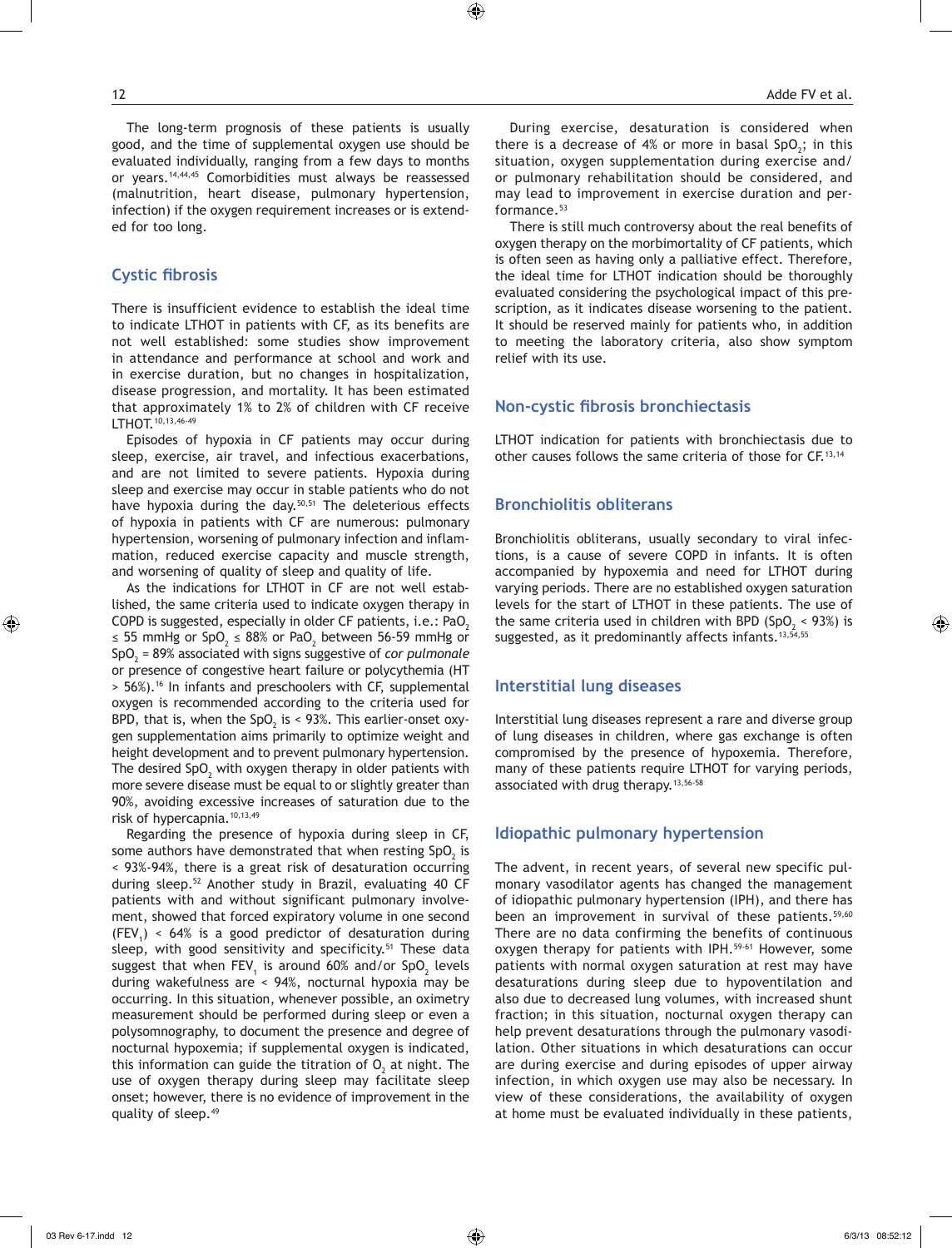and LTHOT should be considered when there is evidence of symptom relief or reversal of desaturation during exercise and/or sleep.13,14

## **Pulmonary hypertension secondary to lung disease**

Pulmonary hypertension secondary to lung disease results from chronic alveolar hypoxia and considerably worsens the prognosis of the underlying disease. Chronic hypoxia leads to pulmonary vasoconstriction and endothelial dysfunction. Moreover, the pulmonary circulation is more reactive to hypoxia in children than in adults.<sup>62</sup> In these cases, oxygen is the most potent pulmonary vasodilator, and LTHOT can slow down and even reverse the alterations in the pulmonary vascular bed induced by hypoxia, and may contribute to improvement of survival.<sup>13,63</sup>

#### **Congenital heart diseases**

Home oxygen therapy is not indicated in cyanotic heart diseases. Cyanosis is a consequence of the decrease in pulmonary blood flow or of ineffective flow, such as parallel circulation or mixing of venous and arterial blood. Therefore, oxygen has little effect in increasing the SaO $_2^{},$ and only polycythemia can be reduced.<sup>13</sup>

## **Pulmonary hypertension secondary to congenital heart diseases**

PH secondary to congenital heart disease (Eisenmenger's syndrome) is refractory to oxygen, and there is controversy as to whether its use can improve patient survival.<sup>64,65</sup> In the final stages of PH, oxygen can provide symptomatic relief in children with severe right congestive heart failure and resting hypoxemia.<sup>13</sup> Children with congenital heart disease awaiting surgery (without Eisenmenger's syndrome) and increased pulmonary artery pressure responsive to oxygen can benefit from home oxygen therapy, as well as children recovering from the surgery.14

#### **Intrapulmonary right-left shunt**

Intrapulmonary shunt, usually due to arteriovenous malformations, is a cause of hypoxia. As alveolar oxygen levels are not affected, the impact on the pulmonary vasculature is lower than in other lung diseases. However, the impact of the low SaO<sub>2</sub> on other systems is unknown. In some cases, LTHOT can improve neurological development, diurnal activities, and other symptoms, despite the slight increase in saturation levels.<sup>13</sup>

## **Obstructive sleep apnea syndrome**

The first line of treatment for obstructive sleep apnea syndrome (OSAS) in children consists of surgical removal of tonsils and adenoids.<sup>66</sup> In cases of postoperative residual OSAS, when surgery is impossible or when other factors are responsible for the clinical picture, continuous positive airway pressure (CPAP) or noninvasive ventilation (NIV) is indicated.<sup>67</sup> LTHOT indication is restricted to severe cases, usually associated with hypoventilation, in which, despite the use of NIV, hypoxemia persists. Another indication for LTHOT occurs in extreme cases, when none of the above can be used. Oxygen can then minimize oxyhemoglobin desaturation, but will not significantly affect the frequency or duration of obstructive events. In these cases, CO $_{\textrm{\tiny{2}}}$  levels should be monitored.<sup>68,69</sup>

## **Chronic hypoventilation**

Chronic hypoventilation may have central or peripheral origin, due to alterations in chest wall structure or respiratory muscle weakness (neuromuscular diseases).<sup>70,71</sup> The treatment of choice is NIV via face mask or tracheostomy. Oxygen therapy can be used in milder and non-progressive cases, in cases when NIV use is impossible, and in cases in which, despite NIV, patients persist with hypoxemia due to inadequate ventilation or the presence of associated lung disease. When LTHOT is used alone, CO $_{\textrm{\tiny{2}}}$  levels must be monitored. $^{\textrm{\tiny{13}}}$ 

### **Chronic encephalopathies**

It is not uncommon for children with chronic encephalopathy to develop chronic hypoxemia and the need for LTHOT. This usually stems from multiple factors: recurrent pneumonia usually related to aspiration processes secondary to gastroesophageal reflux and/or dysphagia, ineffective cough, and pulmonary restriction due to scoliosis or other chest deformity.13

## **Sickle-cell anemia**

The main objectives of LTHOT in patients with sickle cell anemia (SCA) are to prevent stroke episodes, recurrent painful crises, and secondary pulmonary hypertension.

When assessing levels of SaO<sub>2</sub> as a criterion for recommending LTHOT, it must be considered that its measurement is subject to several sources of error. If a blood gas analyzer calculates SaO $_2$  from the PaO $_2$  measurement using a standard curve of hemoglobin A dissociation, SaO<sub>2</sub> may be overestimated, as in SCA the curve may shift to the right.<sup>72,73</sup> If the device measures SaO<sub>2</sub> directly through co-oximetry, there will be no discrepancy. Pulse oximetry is also subject to error, both for superestimation or underestimation of the SpO $_{\textrm{\tiny{2}}}$  levels. In oximetry with two wavelengths, there may be an increased value due to the higher percentage of carboxyhemoglobin and methemoglobin in these patients.<sup>74,75</sup> Conversely, SpO<sub>2</sub> may be underestimated due to the geometry of the red cell, which can disperse light differently due to anemia, dark skin color, and inadequate perfusion of the extremities.<sup>76</sup>

Risk factors suggested for acute painful crisis include sickle cell type, severity of anemia, fetal hemoglobin con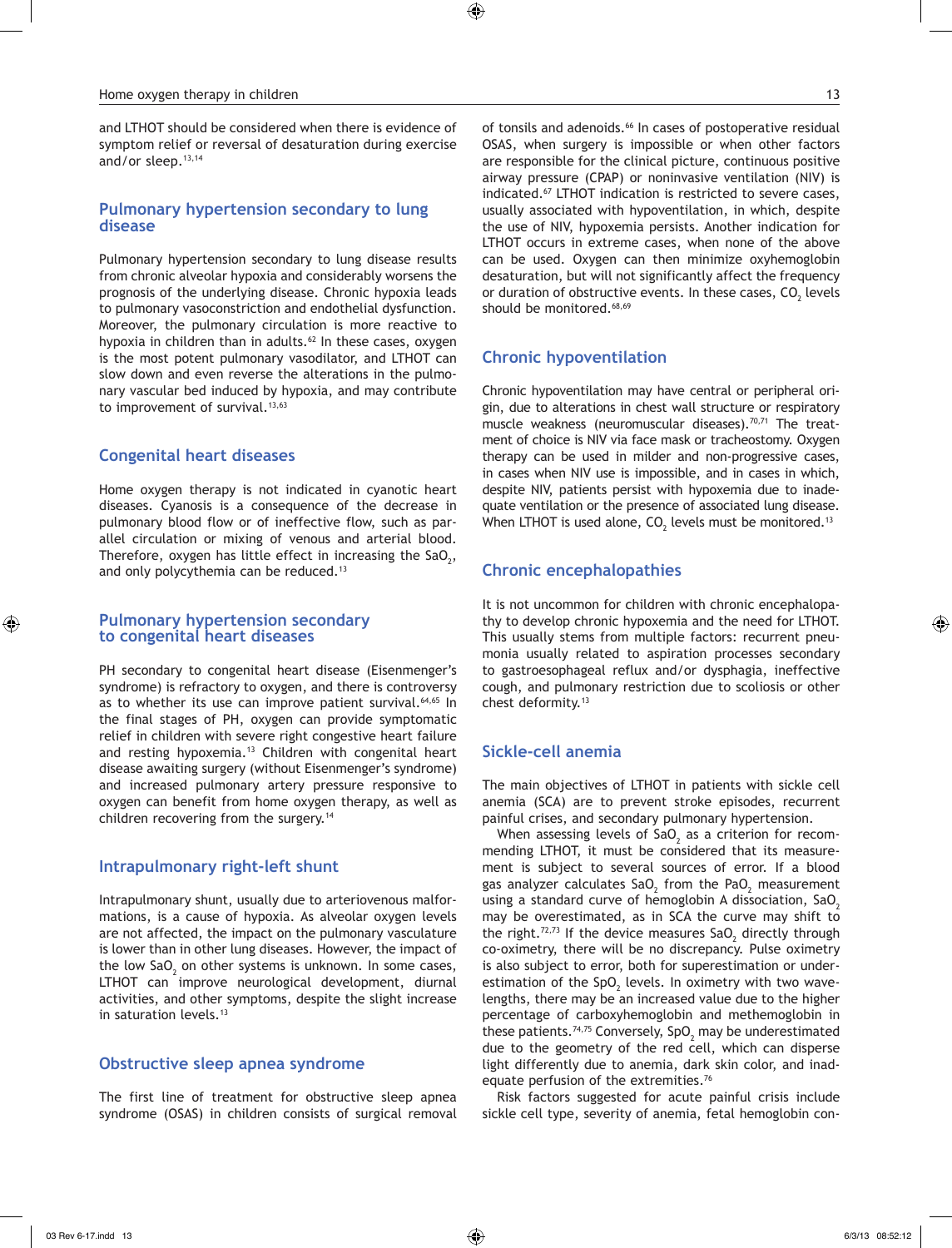centration, and hypoxemia. Several authors defend that hypoxemia is not the most important factor, emphasizing that the level of hemoglobin S favors deoxygenation and polymerization, even with adequate levels of PaO $_2$ .<sup>72,77</sup> Other studies, however, showed that the mean low nocturnal saturation was associated with increased risk of painful crisis and stroke episodes.78,79

Considering these data, it is suggested that  $\mathsf{SpO}_2$  should be measured during wakefulness and sleep, and when  $<$  93%, PaO<sub>2</sub> should be measured through arterial blood. If Pa $O_2$  is < 70 mmHg, LTHOT can be considered. Other clinical data, such as hemoglobin level, the percentage of hemoglobin S and fetal hemoglobin, the frequency of vaso-occlusive crisis, and the neurological and pulmonary involvement should be assessed simultaneously.

## **Palliative care**

In adults with terminal cancer, it is controversial whether oxygen therapy alleviates the sensation of dyspnea. In children, there are no data on the management of terminal dyspnea, but in some cases there may be benefits with oxygen, as chronic hypoxia can cause irritability, headache, and restlessness. When indicated, the use of nasal cannula should be preferred, so as not to cover the child's face with a mask. The management of these cases should be individualized and if, together with the patient and family, symptom relief is observed, LTHOT should be used.<sup>13,14</sup>

## **Long-term home oxygen therapy** *versus*  **noninvasive ventilation**

It is important to differentiate patients with chronic hypoxemia from those in which NIV is the most appropriate treatment. The diseases that lead to alveolar hypoventilation, such as central nervous system disorders, neuromuscular disorders, diseases of the chest wall, and obesity hypoventilation syndrome are indications for NIV with two levels of pressure.70 CPAP is mainly indicated for OSAS, although its use in CF has resulted in improved SpO $_{\textrm{\tiny{2}}}$  during sleep.<sup>80</sup> In parenchymal lung diseases, such as CF and bronchiolitis obliterans, NIV has been used sporadically in the advanced stages, in exacerbations, and when LTHOT leads to hypercapnia. 80,81

## **Prerequisites for the indication of long-term home oxygen therapy**

Before indicating LTHOT, some points should be considered, particularly in cases of BPD:10,13

- The need for oxygen must be stable, and saturation should stay at 93% or higher, without the frequent occurrence of desaturation episodes. The saturation should not fall below 90% for more than 5% of the time.
- Babies should be able to withstand short periods in ambient air, without the risk of rapid deterioration, in case of disconnection of the nasal cannula.
- There should be no other medical condition that impairs LTHOT, and the child should be stable and presenting satisfactory growth. There must not have been episodes of apnea for a period of two weeks.
- An echocardiogram is recommended in order to assess the presence of PH.
- The immunization schedule must be up to date.
- Parents/caregivers must want and be comfortable with returning the child home on oxygen therapy; they must be trained on LTHOT use and should be able to identify problems related to oxygen administration.

• The home environment should be satisfactory, and should be evaluated before hospital discharge.

## **General guidelines for long-term home oxygen therapy in children**

- No smoking inside the house, and parents/caregivers must be warned against the danger of oxygen in contact with fire, such as candles, stove burners, and cigarettes.
- Older children should be instructed on how to use their oxygen equipment.
- Parents must be educated regarding the transportation of oxygen during travel. During air travel, the airline must be informed in advance.
- Parents must know with whom to communicate or where to go in case of emergencies, and must be able to identify empty cylinders, displaced cannulas, and blocked valves.

## **Long-term home oxygen therapy prescription**

The titration of the oxygen flow should be performed at a time of clinical stability and at rest. Whenever possible, it should also be performed at feeding time in infants, during exercise in older children, and during sleep when there is suspicion of nocturnal desaturation.

 $\textsf{SpO}_2$  in ambient air should be measured and recorded for at least six hours in hospitalized children. For outpatients, a measurement of at least 15 minutes is recommended. The titration is then started with low flows of oxygen (0.1 to 1 L/min) and after, if necessary, the flow can be increased by half liters until the desired saturation is attained, which will be the flow recommended for home use. The maximum tolerated flow through a nasal cannula is generally 4-5 L/min. It is common for infants with BPD to require very low O<sub>2</sub> flow (< 0.5 L/ min.). In adults with COPD, the empirical addition of 1 L/min in the evening to the basal  $O_{2}$  flow when oximetry during sleep cannot be performed is recommended.<sup>16</sup> This recommendation can be adopted for older children and adolescents.

LTHOT prescription must be made by the general or pediatric pulmonologist, and it must include the recommended oxygen source, mode of administration (nasal cannula, face mask, or tracheostomy), flow of  $O<sub>2</sub>$ , and the period of use (day and/or night and/or during exercise).

The follow-up of patients on LTHOT should be carried out as follows: the first return consultation must be approxi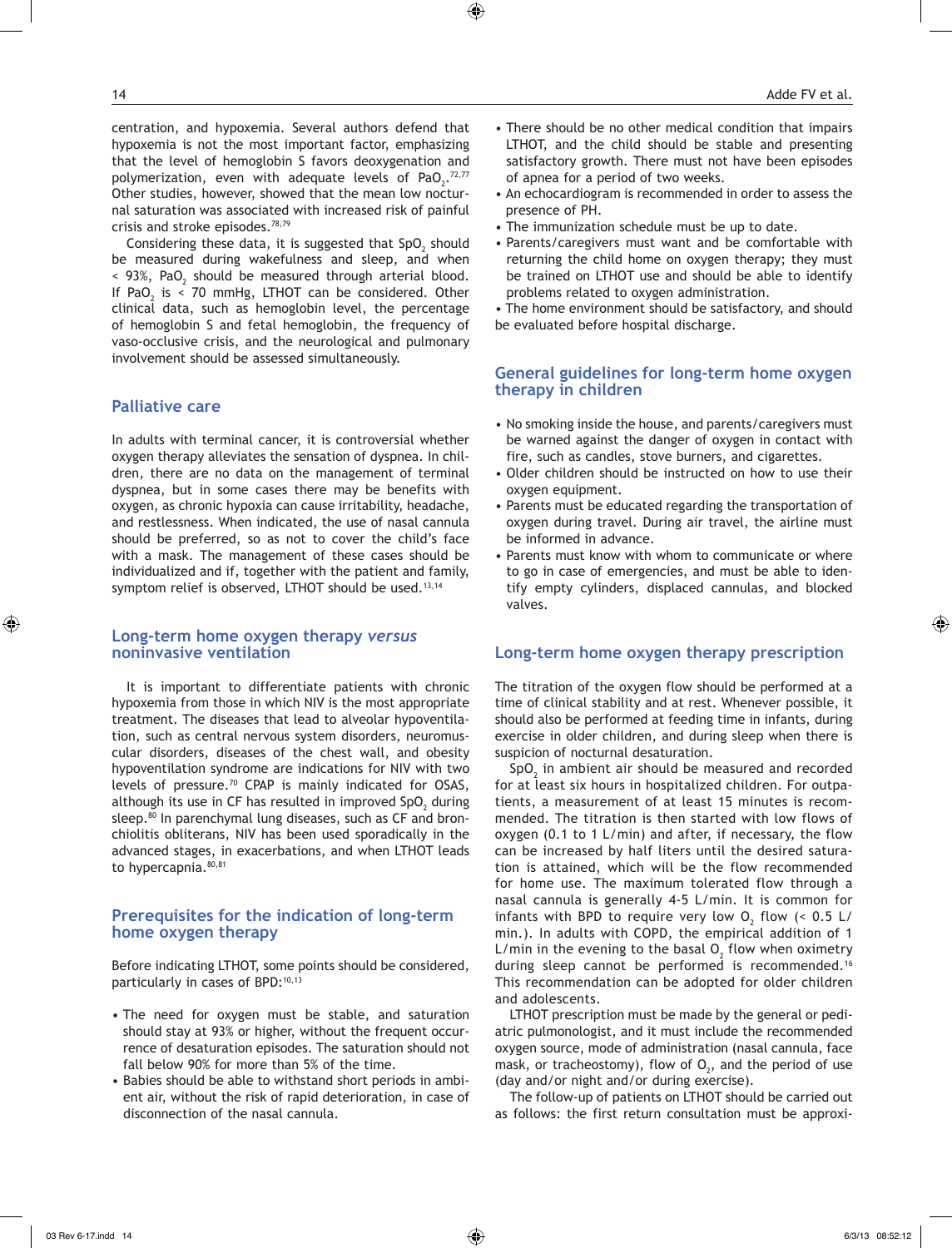mately within one month, and subsequent evaluations should be performed every two months in children with BPD and every four to six months in other clinical situations. In these reevaluations, it is necessary to verify the use of home oxygen therapy and to reevaluate SpO $_2$  in ambient air and with oxygen, maintaining or modifying the prescription of LTHOT.

It should be noted that there is no formal indication for continuous pulse oximetry monitoring in the home environment.<sup>13</sup>

## **Long-term home oxygen therapy weaning**

Weaning patients from LTHOT is more relevant for patients with BPD, where there is usually a progressive improvement in the lung disease. There are few other clinical conditions in which it may be possible to remove the oxygen; it is sometimes possible in cases of interstitial pulmonary diseases and bronchiolitis obliterans.

Once the oxygen requirement reaches 0.1 L/min, weaning should be considered; the same saturation target used when LTHOT was instituted should be used for discontinuation (usually when the SpO<sub>2</sub> in ambient air is stable and above 93%). Children who needed oxygen 24h/day may at first use it only during sleep and meals. In some cases, total weaning can be accomplished all at once. The equipment used for LTHOT must remain in the residence for at least three months after the withdrawal or discontinuation. After oxygen therapy discontinuation, oximetry control must be carried out on two occasions approximately one month apart, and if it remains adequate, the oxygen equipment may safely be removed from the residence.<sup>13,14</sup>

## **Long-term home oxygen therapy failures**

LTHOT failure is defined as the persistence/worsening of hypoxemia and dyspnea, exercise intolerance, decompensated *cor pulmonale*, and high hematocrit maintenance. The causes may be: lack of a suitable LTHOT program, which includes portable equipment; non-adherence to LTHOT due to insufficient information and/or for esthetic/ social reasons, especially in adolescents; worsening/progression of the underlying disease or interruption of drug treatment; associated diseases.16

## **Conclusions**

The use of LTHOT is increasingly common in children and adolescents; its indications are numerous and its use will tend to increase in the coming years, especially in BPD and CF. It has very relevant particularities when compared to adult LTHOT. Although there have been few studies on LTHOT in pediatric patients, there is already enough evidence to ensure its proper indication. Further studies are needed to assess the best time to indicate LTHOT in different clinical situations and its role in the quality of life and survival of these patients.

## **Conflicts of interest**

The authors have no conflicts of interest to declare.

## **References**

- 1. Doherty DE, Petty TL, Bailey W, Carlin B, Cassaburi R, Christopher K, et al. Recommendations of the 6th long-term oxygen therapy consensus conference. Respir Care. 2006;51: 519-25.
- 2. Mocelin HT, Fischer GB, Ranzi LC, Rosa RD, Philomena MR. Home oxygen therapy in children: seven years experience. J Pneumol. 2001;27:148-52.
- 3. Primhak RA, Hicks B, Shaw NJ, Donaldson GC, Balfour-Lynn IM. Use of home oxygen for children in England and Wales. Arch Dis Child. 2011;96:389-92.
- 4. Munhoz AS, Adde FV, Nakaie CM, Doria Filho U, Silva Filho LV, Rodrigues JC. Long-term home oxygen therapy in children and adolescents: analysis of clinical use and costs of a home care program. J Pediatr (Rio J). 2011;87:13-8.
- 5. Continuous or nocturnal oxygen therapy in hypoxemic chronic obstructive lung disease: a clinical trial. Nocturnal Oxygen Therapy Trial Group. Ann Intern Med. 1980;93:391-8.
- 6. Long term domiciliary oxygen therapy in chronic hypoxic corpulmonale complicating chronic bronchitis and emphysema. Report of the Medical Research Council Working Party. Lancet. 1981;1:681-6.
- 7. Guyatt GH, McKim DA, Austin P, Bryan R, Norgren J, Weaver B, et al. Appropriateness of domiciliary oxygen delivery. Chest. 2000;118:1303-8.
- 8. Kotecha S, Allen J. Oxygen therapy for infants with chronic lung disease. Arch Dis Child Fetal Neonatal Ed. 2002;87:F11-4.
- 9. Simonds AK. Home ventilation. Eur Respir J Suppl. 2003;47: 38s-46s.
- 10. Balfour-Lynn IM, Primhak RA, Shaw BN. Home oxygen for children: who, how and when? Thorax. 2005;60:76-81.
- 11. MacLean JE, Fitzgerald DA. A rational approach to home oxygen use in infants and children. Paediatr Respir Rev. 2006;7: 215-22.
- 12. Thoracic Society of Australia and New Zealand, Fitzgerald DA, Massie RJ, Nixon GM, Jaffe A, Wilson A, et al. Infants with chronic neonatal lung disease: recommendations for the use of home oxygen therapy. Med J Aust. 2008;189:578-82.
- 13. Balfour-Lynn IM, Field DJ, Gringras P, Hicks B, Jardine E, Jones RC, et al. BTS guidelines for home oxygen in children. Thorax. 2009;64:ii1-26.
- 14. Balfour-Lynn IM. Domiciliary oxygen for children. Pediatr Clin North Am. 2009;56:275-96.
- 15. Harrison G, Shaw B. Prescribing home oxygen. Arch Dis Child Fetal Neonatal Ed. 2007;92:F241-3.
- 16. Viegas CA, Adde FV, Paschoal IA, Godoy I, Machado MC. I Consenso Brasileiro de Oxigenoterapia Domiciliar Prolongada/ SBPT. J Pneumol. 2000;26:341-50.
- 17. Tin W, Gupta S. Optimum oxygen therapy in preterm babies. Arch Dis Child Fetal Neonatal Ed. 2007;92:F143-7.
- 18. McMorrow RC, Mythen MG. Pulse oximetry. Curr Opin Crit Care. 2006;12:269-71.
- 19. Sinex JE. Pulse oximetry: principles and limitations. Am J Emerg Med. 1999;17:59-67.
- 20. Barker SJ, Badal JJ. The measurement of dyshemoglobins and total hemoglobin by pulse oximetry. Curr Opin Anaesthesiol. 2008;21:805-10.
- 21. Hunt CE, Corwin MJ, Lister G, Weese-Mayer DE, Neuman MR, Tinsley L, et al. Longitudinal assessment of hemoglobin oxygen saturation in healthy infants during the first 6 months of age.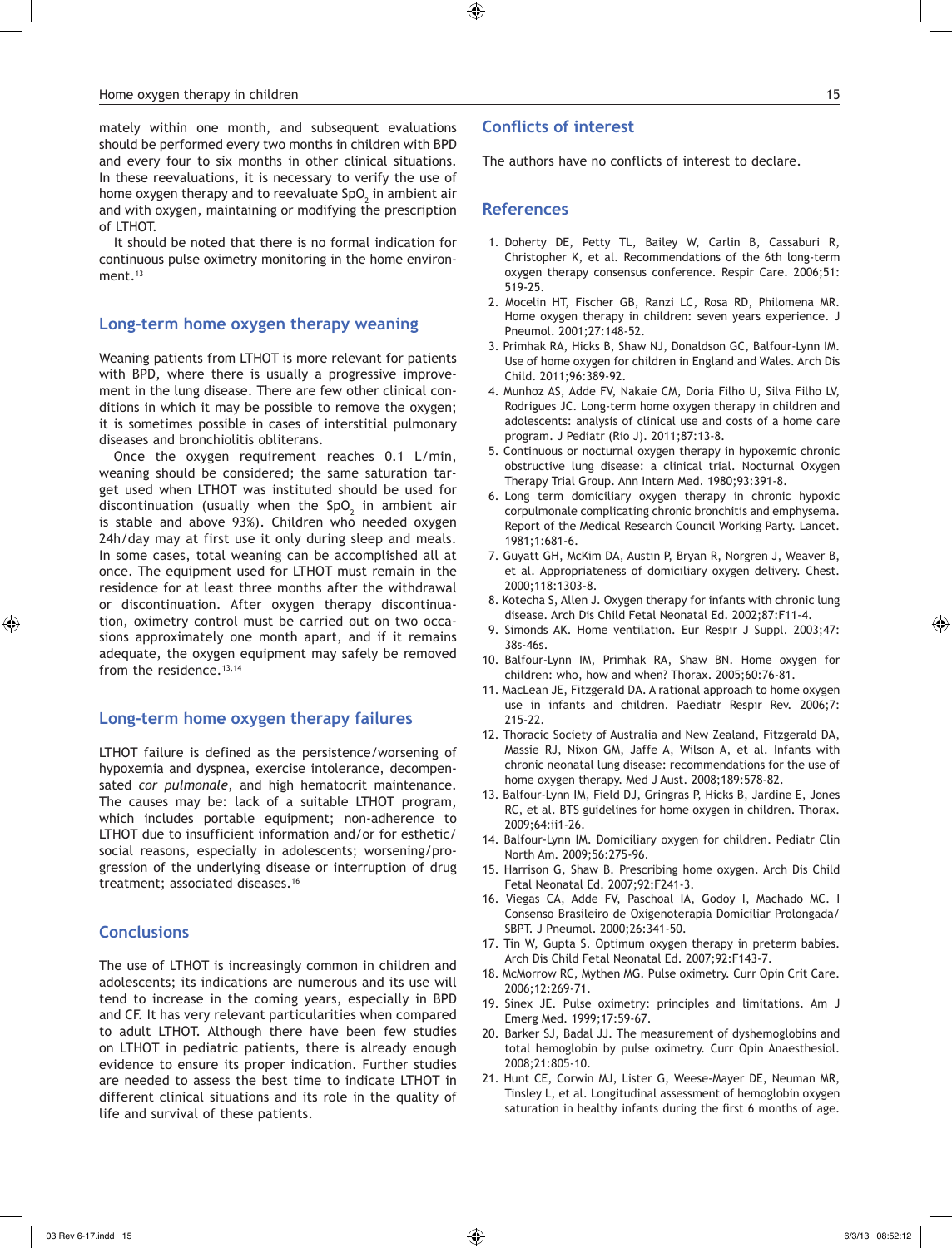Collaborative Home Infant Monitoring Evaluation (CHIME) Study Group. J Pediatr. 1999;135:580-6.

- 22. Hunt CE, Corwin MJ, Weese-Mayer DE, Ward SL, Ramanathan R, Lister G, et al. Longitudinal assessment of hemoglobin oxygen saturation in preterm and term infants in the first six months of life. J Pediatr. 2011;159:377-83.
- 23. Masters IB, Goes AM, Healy L, O'Neil M, Stephens D, Harris MA. Age-related changes in oxygen saturation over the first year of life: a longitudinal study. J Paediatr Child Health. 1994;30: 423-8.
- 24. Stebbens VA, Poets CF, Alexander JR, Arrowsmith WA, Southall DP. Oxygen saturation and breathing patterns in infancy. 1: Full term infants in the second month of life. Arch Dis Child. 1991;66:569-73.
- 25. Poets CF, Stebbens VA, Alexander JR, Arrowsmith WA, Salfield SA, Southall DP. Oxygen saturation and breathing patterns in infancy. 2: Preterm infants at discharge from special care. Arch Dis Child. 1991;66:574-8.
- 26. Richard D, Poets CF, Neale S, Stebbens VA, Alexander JR, Southall DP. Arterial oxygen saturation in preterm neonates without respiratory failure. J Pediatr. 1993;123:963-8.
- 27. Poets CF, Stebbens VA, Lang JA, O'Brien LM, Boon AW, Southall DP. Arterial oxygen saturation in healthy term neonates. Eur J Pediatr. 1996;155:219-23.
- 28. Meyts I, Reempts PV, Boeck KD. Monitoring of haemoglobin oxygen saturation in healthy infants using a new generation pulse oximeter which takes motion artifacts into account. Eur J Pediatr. 2002;161:653-5.
- 29. Ng A, Subhedar N, Primhak RA, Shaw NJ. Arterial oxygen saturation profiles in healthy preterm infants. Arch Dis Child Fetal Neonatal Ed. 1998;79:F64-6.
- 30. Poets CF, Stebbens VA, Samuels MP, Southall DP. Oxygen saturation and breathing patterns in children. Pediatrics. 1993;92:686-90.
- 31.Urschitz MS, Wolff J, Von Einem V, Urschitz-Duprat PM, Schlaud M, Poets CF. Reference values for nocturnal home pulse oximetry during sleep in primary school children. Chest. 2003; 123:96-101.
- 32. Jobe AH. The new bronchopulmonary dysplasia. Curr Opin Pediatr. 2011;23:167-72.
- 33. Chess PR, D'Angio CT, Pryhuber GS, Maniscalco WM. Pathogenesis of bronchopulmonary dysplasia. Semin Perinatol. 2006;30: 171-8.
- 34. Coalson JJ. Pathology of bronchopulmonary dysplasia. Semin Perinatol. 2006;30:179-84.
- 35. Monte LF, Silva Filho LV, Miyoshi MH, Rozov T. Displasia broncopulmonar. J Pediatr (Rio J). 2005;81:99-110.
- 36. Bancalari E, Claure N. Definitions and diagnostic criteria for bronchopulmonary dysplasia. Semin Perinatol. 2006;30: 164-70.
- 37. Ellsbury DL, Acarregui MJ, McGuinness GA, Eastman DL, Klein JM. Controversy surrounding the use of home oxygen for premature infants with bronchopulmonary dysplasia. J Perinatol. 2004;24:36-40.
- 38. Supplemental Therapeutic Oxygen for Prethreshold Retinopathy of Prematurity (STOP-ROP), a randomized, controlled trial. I: primary outcomes. Pediatrics. 2000;105:295-310.
- 39. Askie LM, Henderson-Smart DJ, Irwig L, Simpson JM. Oxygensaturation targets and outcomes in extremely preterm infants. N Engl J Med. 2003;349:959-67.
- 40. Higgins RD, Bancalari E, Willinger M, Raju TN. Executive summary of the workshop on oxygen in neonatal therapies: controversies and opportunities for research. Pediatrics. 2007;119:790-6.
- 41. Groothuis JR, Rosenberg AA. Home oxygen promotes weight gain in infants with bronchopulmonary dysplasia. Am J Dis Child. 1987;141:992-5.
- 42. Garcia EA, Mezzacappa MA, Pessoto MA. Home oxygen therapy program for infants after neonatal unit discharge: report of a ten-year experience. Rev Paul Pediatr. 2010;28:276-82.
- 43. Moon NM, Mohay HA, Gray PH. Developmental patterns from 1 to 4 years of extremely preterm infants who required home oxygen therapy. Early Hum Dev. 2007;83:209-16.
- 44. Greenough A, Alexander J, Burgess S, Bytham J, Chetcuti PA, Hagan J, et al. Preschool healthcare utilization related to home oxygen status. Arch Dis Child Fetal Neonatal Ed. 2006;91:F337-41.
- 45. Bhandari A, Panitch HB. Pulmonary outcomes in bronchopulmonary dysplasia. Semin Perinatol. 2006;30:219-26.
- 46. Zinman R, Corey M, Coates AL, Canny GJ, Connolly J, Levison H, et al. Nocturnal home oxygen in the treatment of hypoxemic cystic fibrosis patients. J Pediatr. 1989;114:368-77.
- 47. Urquhart DS, Montgomery H, Jaffé A. Assessment of hypoxia in children with cystic fibrosis. Arch Dis Child. 2005;90:1138-43.
- 48. Douglass H, Potter H, Jarad N. Current practice in prescription, assessment and use of oxygen therapy in cystic fibrosis: a national UK survey. J Cystic Fibrosis. 2008;7:S77.
- 49. Elphick HE, Mallory G. Oxygen therapy for cystic fibrosis. Cochrane Database Syst Rev. 2009;(1):CD003884.
- 50. Frangolias DD, Wilcox PG. Predictability of oxygen desaturation during sleep in patients with cystic fibrosis: clinical, spirometric, and exercise parameters. Chest. 2001;119:434-41.
- 51. de Castro-Silva C, de Bruin VM, Cavalcante AG, Bittencourt LR, de Bruin PF. Nocturnal hypoxia and sleep disturbances in cystic fibrosis. Pediatr Pulmonol. 2009;44:1143-50.
- 52. Milross MA, Piper AJ, Norman M, Willson GN, Grunstein RR, Sullivan CE, et al. Predicting sleep-disordered breathing in patients with cystic fibrosis. Chest. 2001;120:1239-45.
- 53. Narang I, Pike S, Rosenthal M, Balfour-Lynn IM, Bush A. Threeminute step test to assess exercise capacity in children with cystic fibrosis with mild lung disease. Pediatr Pulmonol. 2003; 35:108-13.
- 54. Fischer GB, Sarria EE, Mattiello R, Mocelin HT, Castro-Rodriguez JA. Post infectious bronchiolitis obliterans in children. Paediatr Respir Rev. 2010;11:233-9.
- 55. Champs NS, Lasmar LM, Camargos PA, Marguet C, Fischer GB, Mocelin HT. Post-infectious bronchiolitis obliterans in children. J Pediatr (Rio J). 2011;87:187-98.
- 56. Paiva MA, Amaral SM. Chronic interstitial lung diseases in children. J Bras Pneumol. 2009;35:792-803.
- 57. Clement A, Nathan N, Epaud R, Fauroux B, Corvol H. Interstitial lung diseases in children. Orphanet J Rare Dis. 2010;5:22.
- 58. Das S, Langston C, Fan LL. Interstitial lung disease in children. Curr Opin Pediatr. 2011;23:325-31.
- 59. Berger S, Konduri GG. Pulmonary hypertension in children: the twenty-first century. Pediatr Clin North Am. 2006;53:961-87.
- 60. Schulze-Neick I, Beghetti M. Issues related to the management and therapy of paediatric pulmonary hypertension. Eur Respir Rev. 2010;19:331-9.
- 61. Galiè N, Hoeper MM, Humbert M, Torbicki A, Vachiery JL, Barbera JA, et al. Guidelines for the diagnosis and treatment of pulmonary hypertension: the Task Force for the Diagnosis and Treatment of Pulmonary Hypertension of the European Society of Cardiology (ESC) and the European Respiratory Society (ERS), endorsed by the International Society of Heart and Lung Transplantation (ISHLT). Eur Heart J. 2009;30:2493- 537.
- 62. Fishman AP. Hypoxia on the pulmonary circulation. How and where it acts. Circ Res. 1976;38:221-31.
- 63. Fuso L, Baldi F, Di Perna A. Therapeutic strategies in pulmonary hypertension. Front Pharmacol. 2011;2:21.
- 64. Bowyer JJ, Busst CM, Denison DM, Shinebourne EA. Effect of long term oxygen treatment at home in children with pulmonary vascular disease. Br Heart J. 1986;55:385-90.